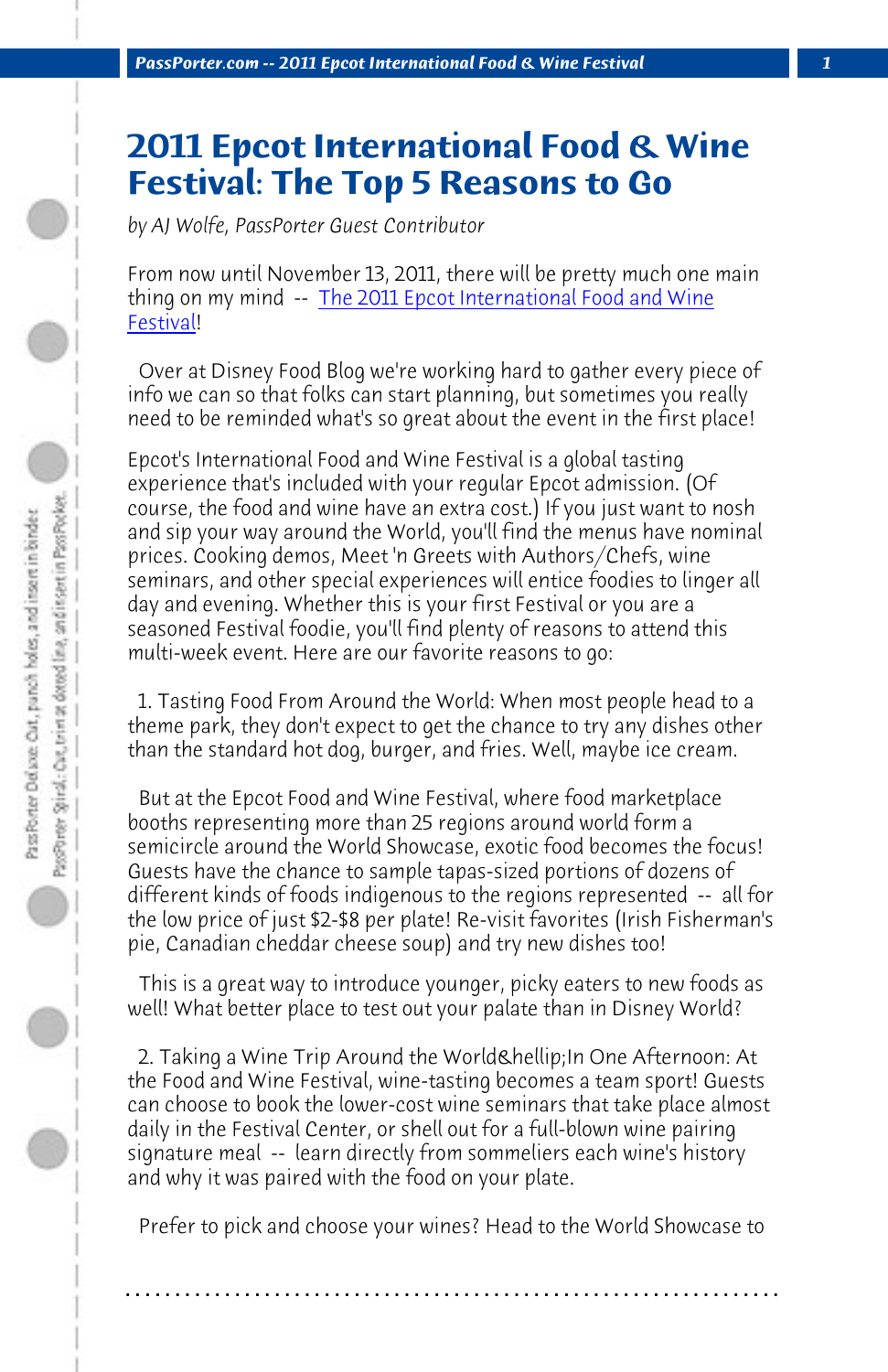*PassPorter.com -- 2011 Epcot International Food & Wine Festival (continued) 2*

visit the regional marketplace booths, many of w[hich will have import](http://www.disneyfoodblog.com/2011/06/21/2011-epcot-food-and-wine-festival-to-debut-chocolate-seminars/)ed wines lo[cal to spec](http://www.disneyfoodblog.com/2011-epcot-food-and-wine-festival-mixology-seminars/)ific countries and regions. Some of them may even be debuting at the festival, or not found anywhere else in the United States!

 [Don't forget to](http://www.disneyfoodblog.com/2011-eat-to-the-beat-concert-schedule/) find your favorite wine for purchase at The Cellar inside the Festival Welcome Center -- sometimes you can even get your bottle signed by the company representative!

 3. New Exhibits Every Year: No two festivals are the same! Even if you've been to the Epcot Food and Wine Festival before, what you'll experience this year will be different from what you've ever experienced before! New chefs, new seminars, new dinners, new beverages -- there's always something to discover.

 In 2011, look for Portuguese, Caribbean, and Hawaiian eats at the World Showcase Marketplace Booths, brand new chocolate seminars at the Festival Center, and new beverages throughout the festival with a focus on <u>mixology</u>!

4. Rock Out to the Eat to the Beat Concerts: Each evening, *Eat to the* Beat! Concerts in the American Gardens Theatre in Epcot's World Showcase enhance digestion with live music from some of your favorite bands from the 80s and 90s!

 With three free shows each evening, you're sure to be able to catch Big Bad Voodoo Daddy, Air Supply, Howard Jones, Taylor Dayne, Boyz II Men, Hanson, Starship, or another band that will bring back great memories of school dances and lovesick crushes & hellip; oh wait, maybe that's just me. Anyway, be sure to work these into your evening schedule!

 5. Meet Celebrity Chefs: The festival isn't just about the food and wine, it's also about the hundreds of celebrity chefs that grace Epcot grounds during those spectacular 45 days! The best part? You can meet many of them for free!

 Over 270 chefs make the magic happen with food at the festival, and many of them preside over seminars and presentations during the days they're there. If you'd rather not spend  $$10+$  to see the culinary demonstration, most chefs do a meet and greet autograph signing after their events! Just ask a cast member where that will take place and head over there to be first in line!

 Of course, you could always attend the demonstration and get a taste of one of their culinary masterpieces! I hope you can join me -- and

**. . . . . . . . . . . . . . . . . . . . . . . . . . . . . . . . . . . . . . . . . . . . . . . . . . . . . . . . . . . . . . . . . .**

 $\bigcirc$